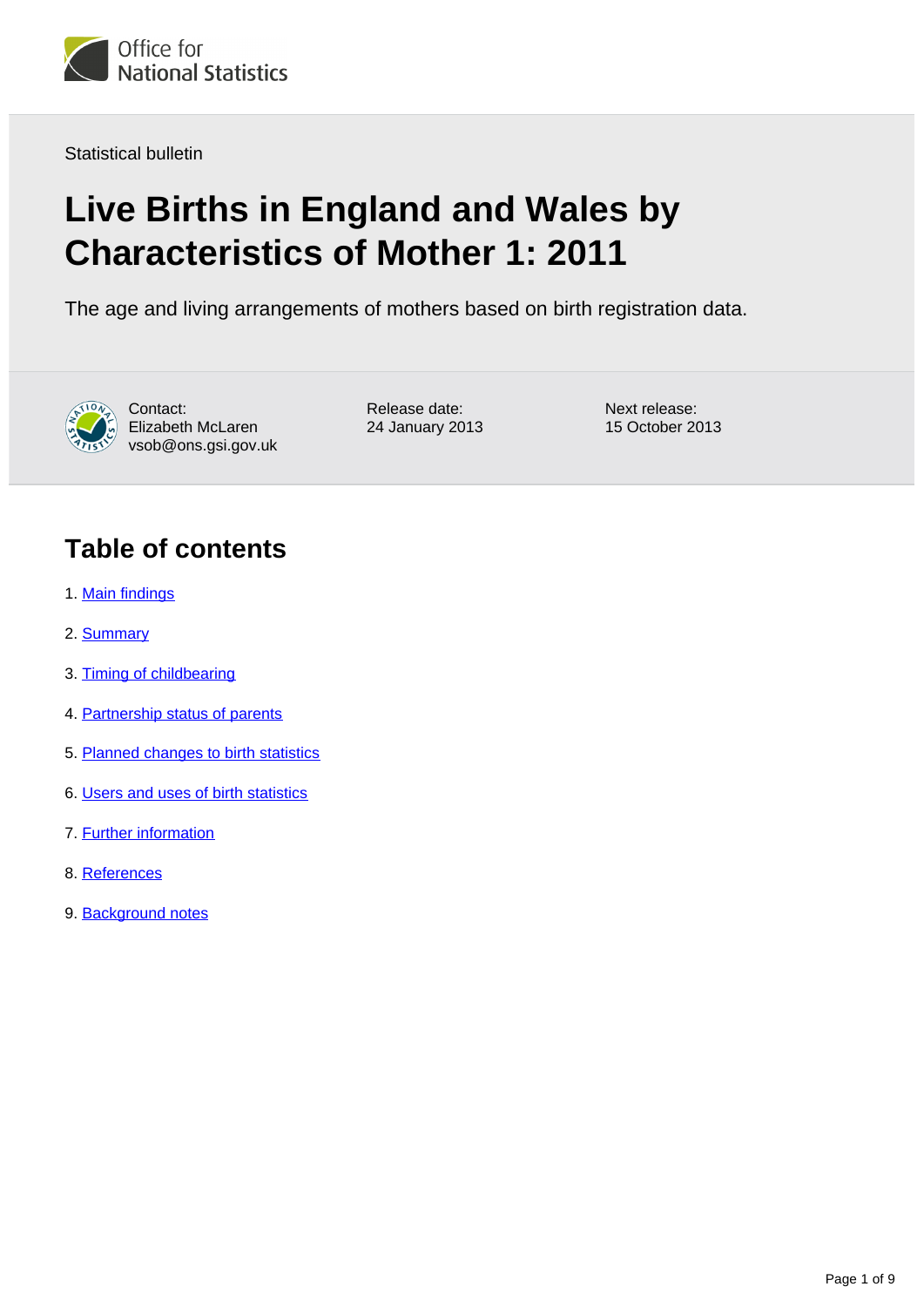## <span id="page-1-0"></span>**1. Main findings**

- In 2011, nearly half (49%) of all live births were to mothers aged 30 and over
- Nearly two-thirds (65%) of fathers were aged 30 and over in 2011 (excluding births registered solely by the mother)
- In 2011, 84% of babies were registered by parents who were married, in a civil partnership or cohabiting
- In 2011, the standardised average (mean) age of mothers for all births was 29.7 years
- For first births the standardised average (mean) age of mothers was 27.9 years

## <span id="page-1-1"></span>**2. Summary**

This bulletin presents statistics on live births in England and Wales in 2011 by characteristics of the mother. In particular, it provides birth statistics by age of mother, type of registration (within marriage/civil partnership, joint registration or sole registration), and average (mean) age of mother for all births and first births.

Many of the key summary figures included in this release have been published previously by the Office for National Statistics (ONS). This is however the first time that birth statistics for 2011 have been published by registration type (including a breakdown by age of mother and father), single year of age of mother and age of father. Birth statistics for 2011 providing the mean age of mother by birth order are also released for the first time.

Fertility rates and the average age of mother for England and Wales, 2002-2010 included in this publication have been calculated using revised mid-year population estimates which take account of the 2011 Census. Figures may therefore differ very slightly from those previously published.

## <span id="page-1-2"></span>**3. Timing of childbearing**

Babies born in England and Wales in 2011 were most likely to have a mother aged 25–34, with over a half (56%) of mothers in this age group. A further 24% of babies were born to younger mothers, aged under 25, while a fifth (20%) had mothers aged 35 and over at the time of birth (figure 1). When compared with 2001 there has been very little change.

In 2011 the percentage of births to mothers aged 25–34 was more than double the percentage to mothers aged under 25, this was similar in 1938. In contrast, in 1971 births to mothers aged under 25 (47%) exceeded births to 25–34 year old mothers (46%).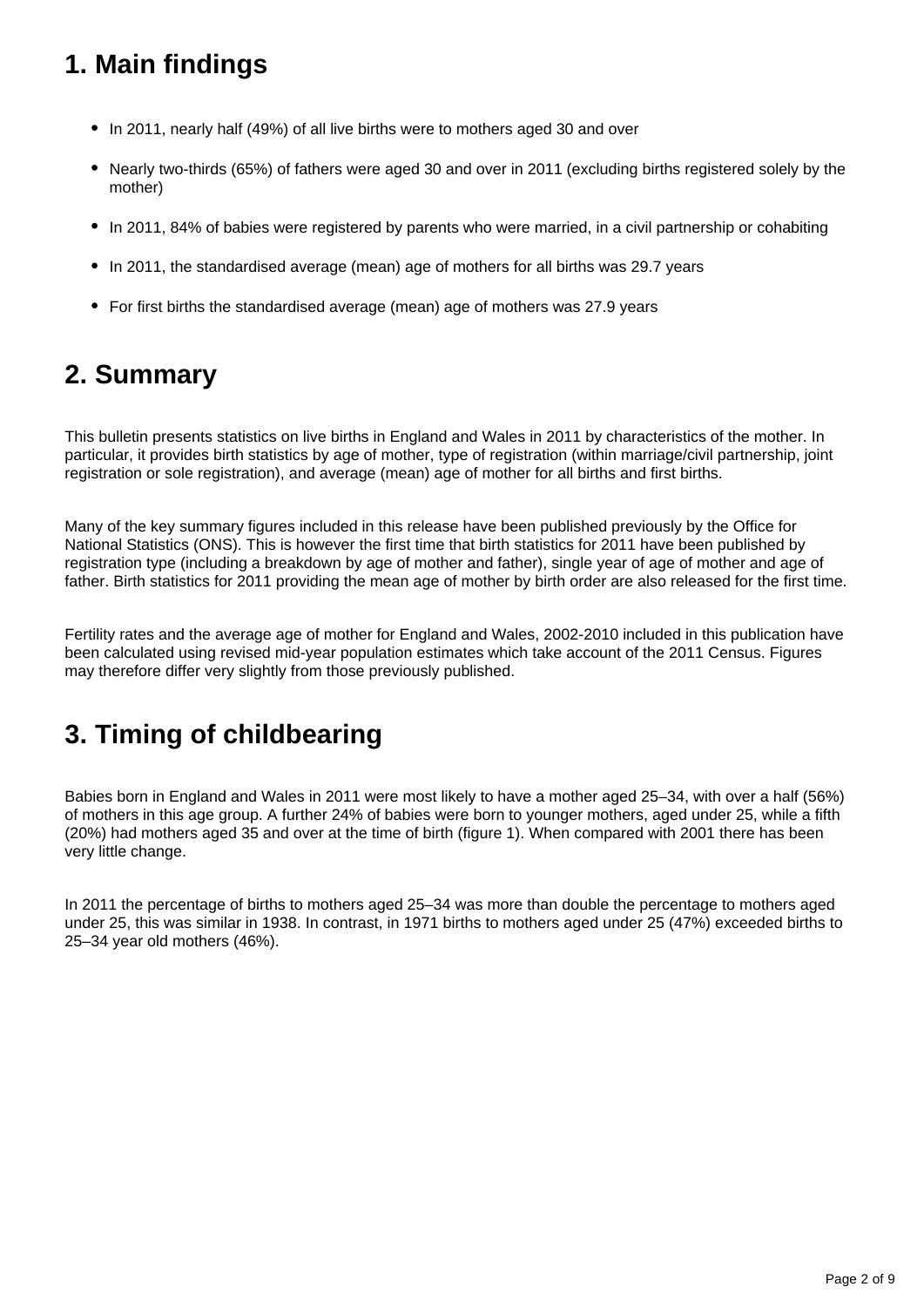#### **Figure 1: Live births by age group of mother, 1938–2011**



#### **England and Wales**

#### **Source: Office for National Statistics**

Fathers tend to be older than mothers (figure 2). Nearly half of all babies born in 2011 (49%) had mothers aged 30 and over, but nearly two-thirds (65% of babies) had fathers aged 30 and over (sole registered births, where the father's information is not available, have been excluded). The percentage of fathers aged 30 and over has remained relatively unchanged over the last decade (65% of babies were fathered by men in this age group in 2001).

### **Figure 2: Live births by age group of mother and father, 2011**



### **England and Wales**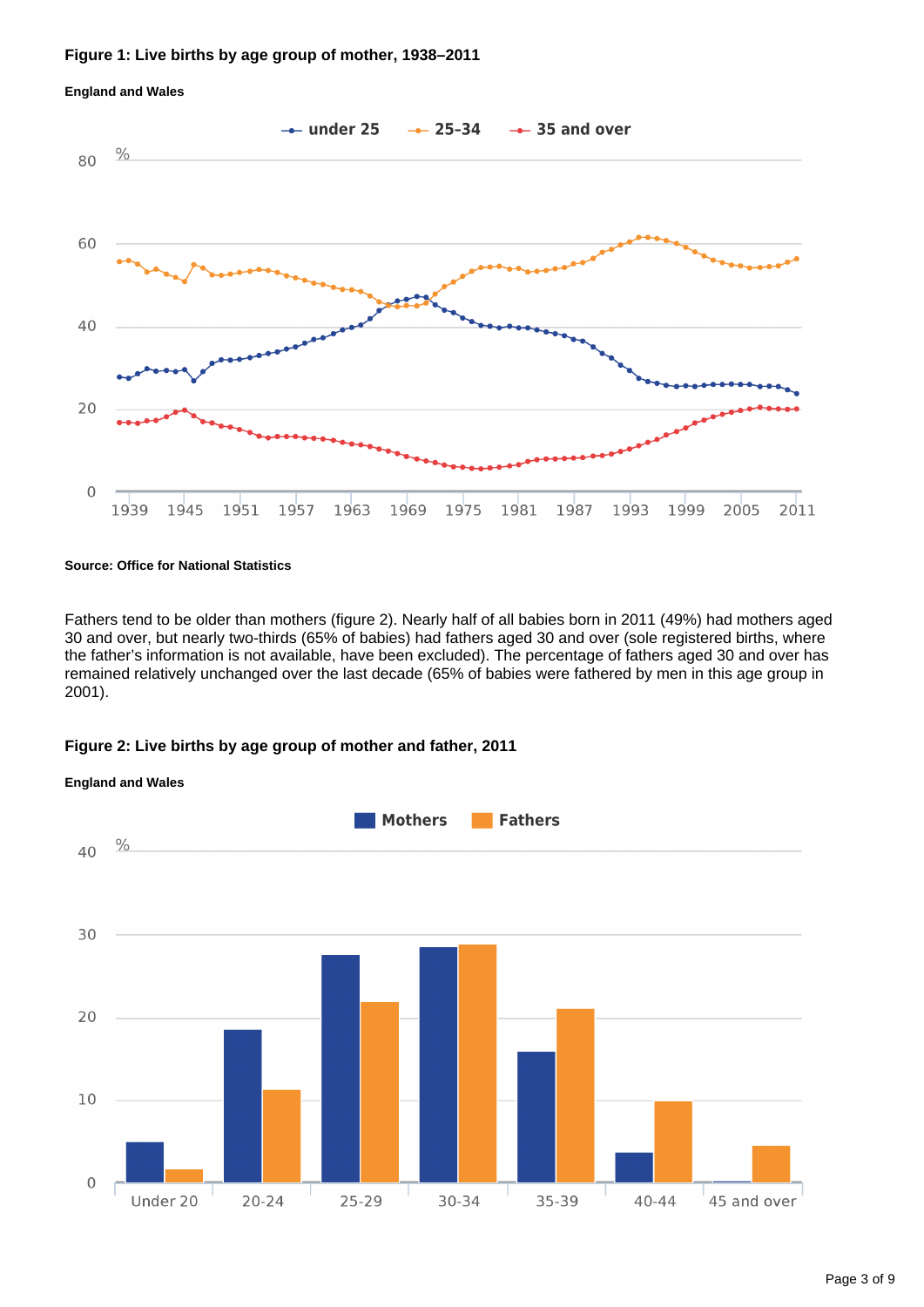In 2011 the standardised average (mean) age of all mothers giving birth in England and Wales was 29.7 years, a small increase compared with 29.5 years in 2010.

Between the mid-1940s and mid-1970s, the average age of mother decreased by just under 3 years (29.3 years in 1944 to 26.4 years in 1973). Since 1973 the average age of mother has generally increased. The overall rise since 1973 reflects the increasing numbers of women who have been delaying childbearing to later ages. Possible influences include; increased participation in higher education, increased female participation in the labour force, the increasing importance of a career, the rising opportunity costs of childbearing, labour market uncertainty, housing factors and instability of partnerships ( [Jefferies, 2008 \(297 Kb Pdf\)](http://www.ons.gov.uk/ons/rel/population-trends-rd/population-trends/no--131--spring-2008/fertility-assumptions-for-the-2006-based-national-population-projections.pdf) ; [Ní Bhrolcháin, et al.,](http://www.tandfonline.com/doi/pdf/10.1080/00324728.2012.697569)  [2012](http://www.tandfonline.com/doi/pdf/10.1080/00324728.2012.697569)).

These figures refer to all births; however, the standardised average age of women having a first birth (see background note 8) in 2011 was estimated to be 27.9 years of age, compared with 27.7 in 2010 and 26.6 in 2001. Changes in the average age of mother for first births since 1940 mirror changes in the average age of all mothers.

### <span id="page-3-0"></span>**4. Partnership status of parents**

Marriage or civil partnership (see background note 6) remains the most common family setting for births in England and Wales as a whole despite the steady fall in the percentage of births registered to married couples since the 1960s. In 2011 just over half of births occurred within marriage or civil partnership (53%) compared with 60% in 2001 and 94% in 1961.

The percentage of births occurring outside marriage or civil partnership (47% in 2011) varies considerably by age. Almost all women (96%) aged under 20 who gave birth in 2011 were not married or in civil partnership. In contrast, at ages 30–34 and 35–39 the majority of women giving birth were either married or in a civil partnership, with only 31% of births outside marriage/civil partnership for each, the lowest percentage across all the age groups.

In 2011, the percentage of births occurring outside marriage or civil partnership was higher for all age groups compared with 2001.

Births outside marriage or civil partnership can be registered jointly by both the mother and father/second parent (see background note 6), or solely by the mother. Where the birth is jointly registered and the parents give the same address, it can be inferred that they are cohabiting. The proportion of births registered to cohabiting parents has increased in recent years (figure 3) but remained unchanged between 2010 and 2011 at 31% of all births, compared with 25% in 2001 and 10% in 1986 (the first year figures for cohabiting parents are available). This trend is consistent with increases in the number of couples cohabiting rather than entering into marriage or civil partnership (For further information, see [Statistics on families and households](http://www.ons.gov.uk/ons/rel/family-demography/families-and-households/index.html) on the ONS website). In contrast, the percentage of births registered solely by the mother has fallen very slightly over the last ten years to 6% in 2011 and 2010 from 7% in 2001. In comparison 7% of births in 1986 were registered by the mother alone.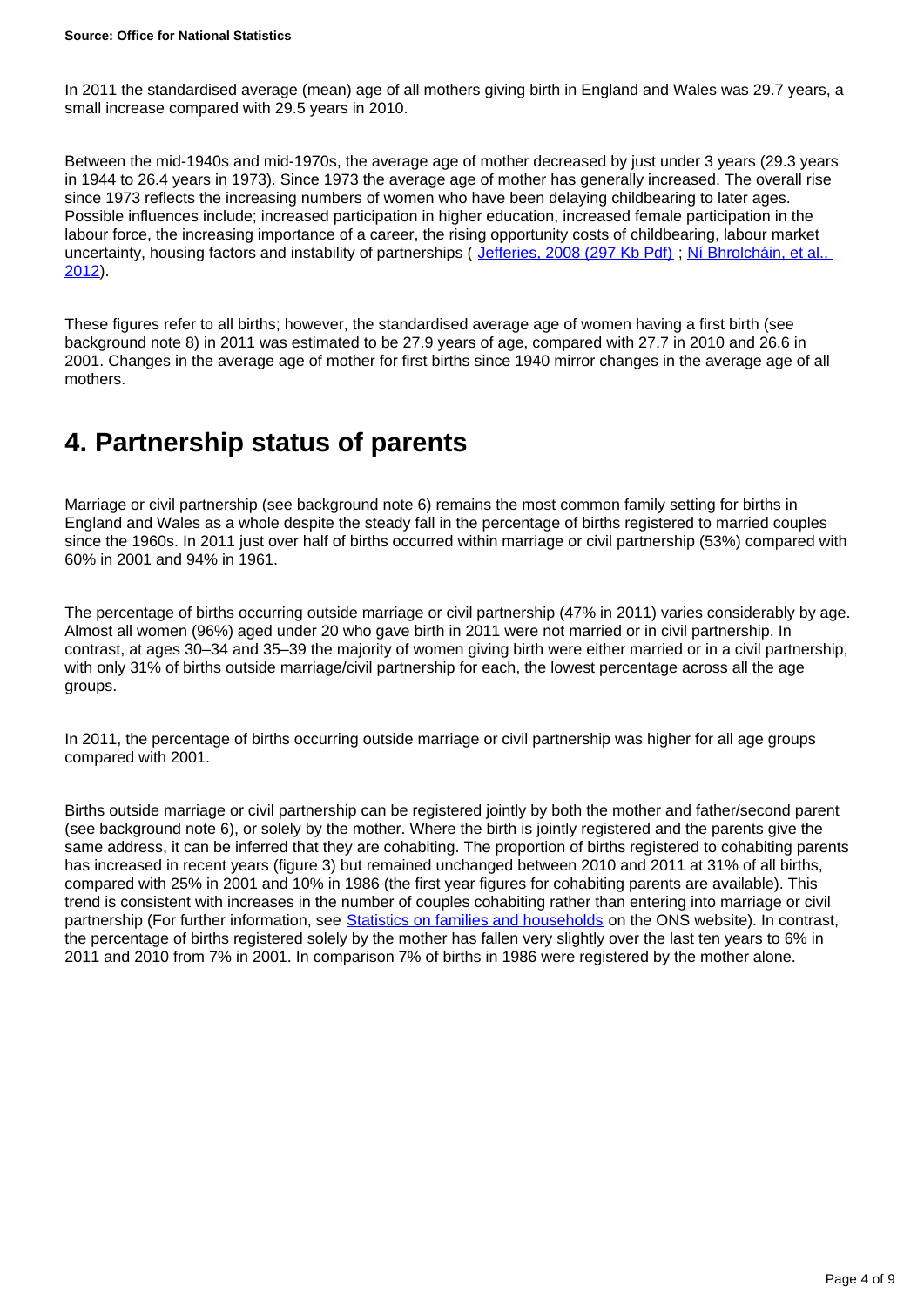### **Figure 3: Live births by type of registration, 1986, 2001 and 2011**

## Within marriage/civil partnership Joint registrations, same address Joint registrations, different addresses Sole registrations  $\frac{0}{0}$ 40 30 20 10  $\mathbf 0$ 2002 2012 1986

### **England and Wales**

#### **Source: Office for National Statistics**

Overall, 84% of births in 2011 were to parents who were married, in a civil partnership or cohabiting (couples who are not married but are living together). Of the remainder, a further 10% of births were registered jointly by parents living at separate addresses, while only 6% were registered by the mother alone.

Births to mothers aged under 25 were most likely to be jointly registered by cohabiting parents, while for women aged 25–29 and older, marriage/civil partnership was the most common family setting for births, followed by cohabitation (figure 4). The percentage of births which were either jointly registered by parents living at different addresses or solely registered by the mother was higher among women aged under 25 than among older mothers.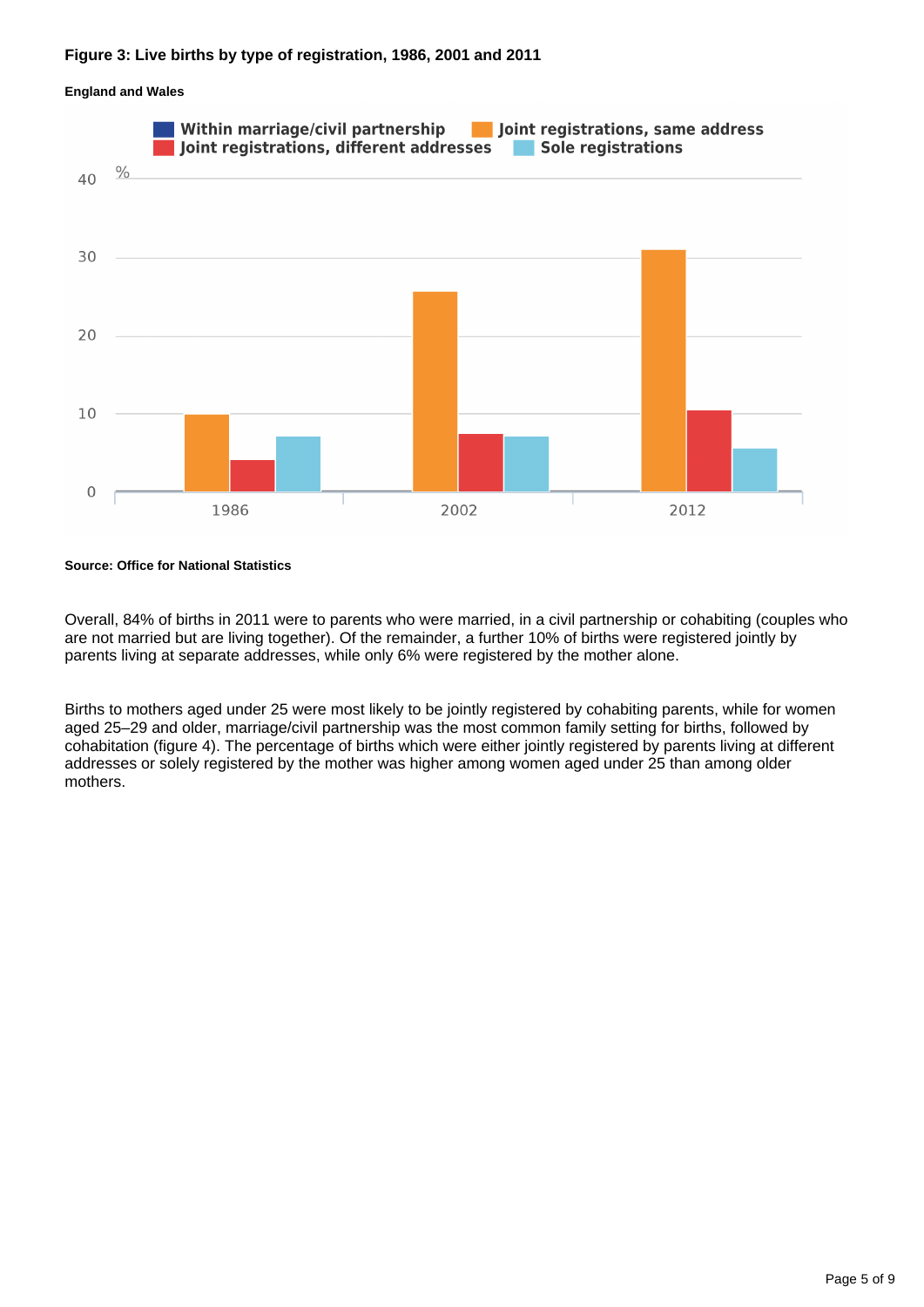### **Figure 4: Live births by type of registration and mother's age group, 2011**

#### **England and Wales**



**Source: Office for National Statistics**

[O'Leary et al. \(2010\) \(2.5 Mb Pdf\)](http://www.ons.gov.uk/ons/rel/population-trends-rd/population-trends/no--140--summer-2010/population-trends---no--140.pdf) provides a more detailed analysis of births by registration type in England and Wales, 1991 to 2008.

### <span id="page-5-0"></span>**5. Planned changes to birth statistics**

During May 2012 changes were made to the Population Statistics Act 1938, which means that information on the number of previous children and whether previously married is now collected from all mothers at birth registration and not just from married women. This will have an impact on a number of tables and proposals for changes [\(66.2 Kb Pdf\)](http://www.ons.gov.uk/ons/guide-method/user-guidance/health-and-life-events/how-changes-to-population-statistics-act-will-affect-birth-statistics.pdf) to outputs for 2012 and 2013 data are available on the ONS website. Feedback from users is welcome.

Changes to the tables included within [Live Births by socio-economic status of father](http://www.ons.gov.uk/ons/rel/vsob1/live-births-by-socio-economic-status-of-father--england-and-wales/index.html) are also being considered including the possible implementation of the combined method for deriving the National Statistics Socio-economic classification (using the higher NS-SEC of both parents rather than the NS-SEC of the father). A proposal for changes to outputs for 2012 data will be available on the ONS website alongside the release of 2011 data.

### <span id="page-5-1"></span>**6. Users and uses of birth statistics**

The Office for National Statistics uses birth statistics to:

- produce population estimates and population projections, both national and subnational
- quality assure census estimates
- report on social and demographic trends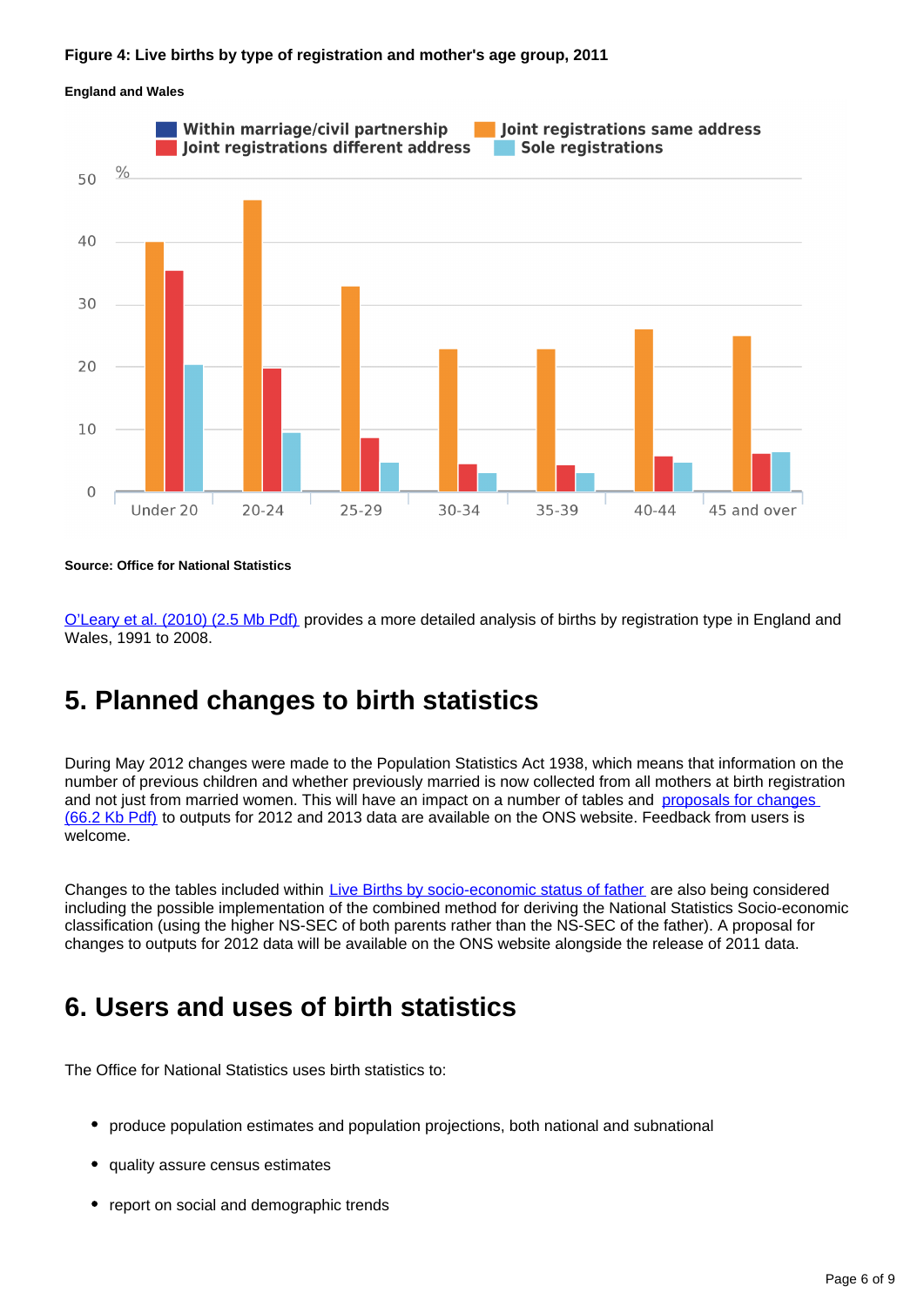The Department of Health is a key user of birth statistics. Data are used, for example, to plan maternity services and inform policy decisions. Other key users of the data are local authorities and other government departments, who use the data for planning and resource allocation.

Other users include academics, demographers and health analysts who conduct research into trends and characteristics. Lobby groups use birth statistics to support their cause, for example, campaigns against midwife shortages. Special interest groups, such as Birth Choice UK, make the data available to enable comparisons between maternity units to help women choose where they might like to give birth. Organisations such as Eurostat and the UN use birth statistics for making international comparisons. The media also report on key trends in births.

## <span id="page-6-0"></span>**7. Further information**

More data on [live births in England and Wales by characteristics of mother \(516 Kb Excel sheet\)](http://www.ons.gov.uk/ons/rel/vsob1/characteristics-of-Mother-1--england-and-wales/2011/rft-characteristics-of-mother-1--england-and-wales-2011.xls) (age of mother including mean age by birth order and type of registration) are available on the ONS website. This file also contains information on the other birth statistics packages released throughout the year and provides links to these packages on the ONS website.

The 'Characteristics of mother 2' package will be published in March 2013 (the release date can be found on the [Publication Hub\)](http://www.ons.gov.uk/ons/external-links/stats-authority/publication-hub.html). This package will contain:

- fertility rates by marital status
- live births within marriage by age of mother and number of previous live-born children
- first live births within marriage by marriage duration

Further publication dates of detailed 2011 birth statistics are available on the [Publication Hub](http://www.ons.gov.uk/ons/external-links/stats-authority/publication-hub.html).

A [quality and methodology information \(275.2 Kb Pdf\)](http://www.ons.gov.uk/ons/guide-method/method-quality/quality/quality-information/population/quality-and-methodology-information-for-birth-statistics.pdf) document for births provides information on statistical quality and the methods used to compile the data.

Further information on data quality, legislation and procedures relating to births is available in the Births metadata [\(439.7 Kb Pdf\)](http://www.ons.gov.uk/ons/guide-method/user-guidance/health-and-life-events/births-metadata.pdf).

An [interactive mapping](http://www.ons.gov.uk/ons/external-links/other-ns-online/neighbourhood-statistics--ness-/fertility-mapping-tool.html) tool which enables trends in fertility to be analysed at the local level is available. The tool will be updated in Summer 2013 to include revised rates for 2002-2010 which take account of the 2011 Census and rates for 2011.

For births data for other UK countries please see the [latest birth statistics for Northern Ireland](http://www.ons.gov.uk/ons/external-links/devolved-admins/nisra/nisra---births-statistics.html) and the [latest birth](http://www.ons.gov.uk/ons/external-links/devolved-admins/scottish-government/gro-scotland--births.html)  [statistics for Scotland](http://www.ons.gov.uk/ons/external-links/devolved-admins/scottish-government/gro-scotland--births.html).

International comparisons of live birth rates are available in the [Vital Statistics: Population and Health Reference](http://www.ons.gov.uk/ons/rel/vsob1/vital-statistics--population-and-health-reference-tables/index.html)  [Tables](http://www.ons.gov.uk/ons/rel/vsob1/vital-statistics--population-and-health-reference-tables/index.html).

## <span id="page-6-1"></span>**8. References**

Jefferies J (2008) Fertility Assumptions for the 2006-based national population projections (423.9 Kb Pdf), Population Trends 131 pp 19-27.

Ní Bhrolcháin M and Beaujouan E (2012), [Fertility postponement is largely due to rising educational enrolment](http://www.tandfonline.com/doi/pdf/10.1080/00324728.2012.697569), Population Studies: A Journal of Demography.

Office for National Statistics: **[Statistics on families and households](http://www.ons.gov.uk/ons/rel/family-demography/families-and-households/index.html)**.

O'Leary L, Natamba E, Jefferies J and Wilson (2010) [Fertility and partnership status in the last two decades,](http://www.ons.gov.uk/ons/rel/population-trends-rd/population-trends/no--140--summer-2010/index.html) Population Trends 140 pp 5-35.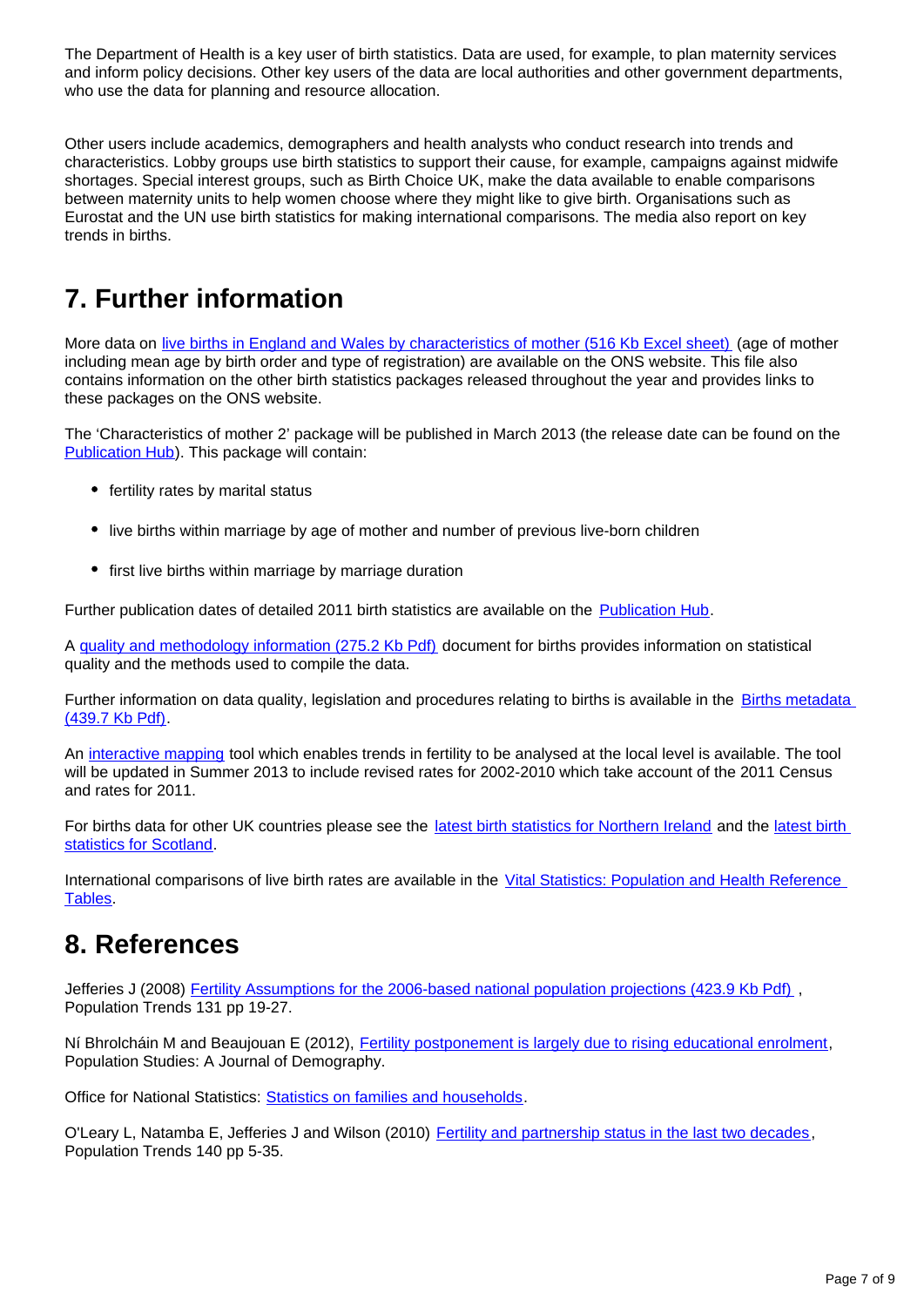## <span id="page-7-0"></span>**9. Background notes**

- 1. There were 723,913 live births in England and Wales in 2011, compared with 723,165 in 2010, a rise of 0.1%. The small rise in 2011 represents a continuation of the increasing numbers of live births recorded since 2001. During this period the number of live births has risen by 22% from 594,634 in 2001 despite a small fall between 2008 and 2009.
- 2. Birth figures are based on births occurring in the data year, but incorporate a small number of late registrations from [births](http://www.ons.gov.uk/ons/guide-method/user-guidance/health-and-life-events/births-metadata.pdf) occurring in the previous year. More information can be found in the births [metadata \(439.7 Kb Pdf\).](http://www.ons.gov.uk/ons/guide-method/user-guidance/health-and-life-events/births-metadata.pdf)
- 3. There is a large degree of comparability in birth statistics between countries within the UK. However, there are some differences although these are believed to have a negligible impact on the comparability of the statistics. These differences are outlined in the [Quality and Methodology Information \(275.2 Kb Pdf\)](http://www.ons.gov.uk/ons/guide-method/method-quality/quality/quality-information/population/quality-and-methodology-information-for-birth-statistics.pdf) document for births.
- 4. Percentages reported in this bulletin may not sum to 100 due to rounding.
- 5. Births outside marriage can be registered jointly by both the mother and father, or solely by the mother. No information on the father is available for sole registered births.
- 6. The Human Fertilisation and Embryology Act 2008 contained provisions enabling two females in a samesex couple to register a birth from 1 September 2009 onwards. Due to the small numbers in England and Wales in 2009, 2010 and 2011, births registered to a same-sex couple in a civil partnership (22 in 2009, 335 in 2010, 417 in 2011) are combined with marital births while births registered to a same-sex couple outside a civil partnership (2 in 2009, 140 in 2010, 191 in 2011) are combined with births outside marriage. For births registered under the Human Fertilisation and Embryology Act 2008, the age of second parent has been included with age of father. Given the relatively small number of births registered to same-sex couples, this has a negligible impact on the statistics.
- 7. The standardised mean (average) age of mother is used in order to eliminate the impact of any changes in the distribution of the population by age and therefore enables trends over time to be analysed. Standardised means are calculated using rates per 1,000 female population by single year of age of mother. The 2011 average age of mothers has been calculated using the mid-2011 population estimates based on the 2011 Census. The average age of mothers for 2002–2010 has been calculated using population estimates for 2002–2010 revised to take account of the 2011 Census.
- 8. At birth registration in 2011, the number of previous births was only collected for births within marriage. This partial information on birth order from registration data has been supplemented with data from the General Lifestyle Survey (formerly known as the General Household Survey) to give estimates of true birth order for 2011. The average age at first birth is based on the estimated true birth order for all births whether inside or outside marriage. During May 2012, changes made to the Population Statistics Act 1938 were implemented, which means that information on the number of previous children and whether previously married is now collected from all mothers at birth registration and not just from married women. This will impact on a number of tables and proposals for changes to outputs for 2012 and 2013 data (66.2 [Kb Pdf\)](http://www.ons.gov.uk/ons/guide-method/user-guidance/health-and-life-events/how-changes-to-population-statistics-act-will-affect-birth-statistics.pdf) are available on the ONS website. Feedback from users is welcome.
- 9. A list of the names of those given pre-publication access to the statistics and written commentary is available in [pre-release Characteristics of Birth 1 \(28 Kb Pdf\).](http://www.ons.gov.uk/ons/rel/vsob1/characteristics-of-Mother-1--england-and-wales/2011/pra-characteristics-of-mother-1-2011.pdf) The rules and principles which govern prerelease access are featured within the [Pre-release Access to Official Statistics Order 2008](http://www.ons.gov.uk/ons/external-links/parliament/pre-release-access-to-official-statistics-order-2008.html).
- 10. Special extracts and tabulations of births data for England and Wales are available to order (subject to legal frameworks, disclosure control, resources and agreement of costs, where appropriate). Such enquiries should be made to:

Vital Statistics Output Branch Life Events and Population Sources Division Office for National Statistics Segensworth Road Titchfield Fareham Hampshire PO15 5RR Tel: +44 (0)1329 444110 E-mail: vsob@ons. gsi.gov.uk

11. We welcome feedback from users on the content, format and relevance of this release. The Health and Life Events user engagement strategy is available to download from the ONS website. Please send feedback to the postal or e-mail address above.